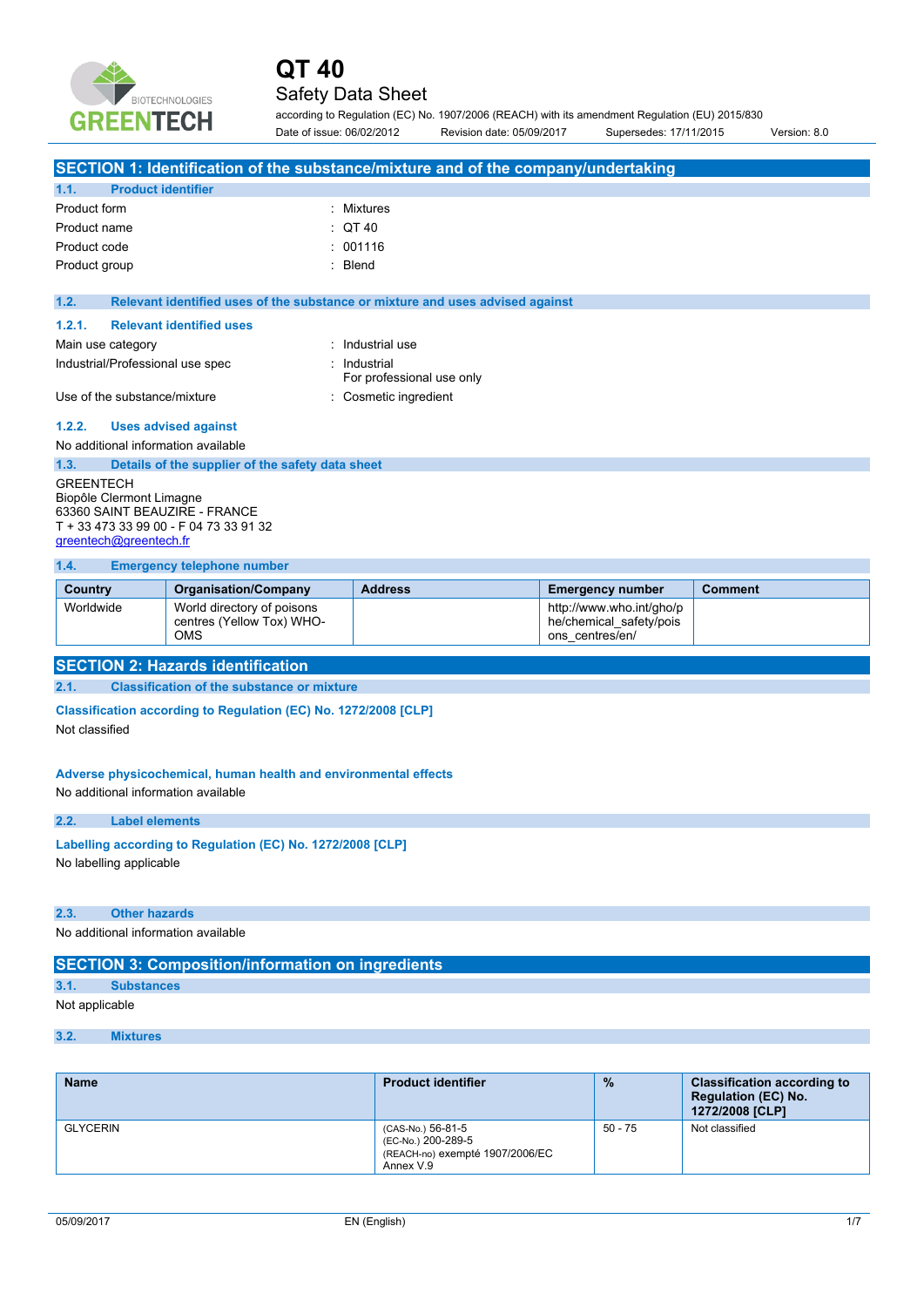## Safety Data Sheet

according to Regulation (EC) No. 1907/2006 (REACH) with its amendment Regulation (EU) 2015/830

| <b>AQUA</b>                     | (CAS-No.) 7732-18-5<br>(EC-No.) 231-791-2<br>(REACH-no) Exemptée annexe l | 10 - 20  | Not classified |
|---------------------------------|---------------------------------------------------------------------------|----------|----------------|
| HYDROLYZED ULVA LACTUCA EXTRACT | (CAS-No.) 97281-59-9<br>(EC-No.) 306-561-0                                | $1 - 10$ | Not classified |

#### Full text of H-statements: see section 16

| <b>SECTION 4: First aid measures</b>                                        |                                                                                                                                                                                                                                                                                                                                    |
|-----------------------------------------------------------------------------|------------------------------------------------------------------------------------------------------------------------------------------------------------------------------------------------------------------------------------------------------------------------------------------------------------------------------------|
| <b>Description of first aid measures</b><br>4.1.                            |                                                                                                                                                                                                                                                                                                                                    |
| First-aid measures general                                                  | : Never give anything by mouth to an unconscious person. If you feel unwell, seek medical<br>advice (show the label where possible).                                                                                                                                                                                               |
| First-aid measures after inhalation                                         | Assure fresh air breathing. Respiratory problems: consult a doctor/medical service. Allow the<br>victim to rest.                                                                                                                                                                                                                   |
| First-aid measures after skin contact                                       | Rinse with water. Soap may be used. If irritation persists, consult a doctor. Remove affected<br>clothing and wash all exposed skin area with mild soap and water, followed by warm water<br>rinse.                                                                                                                                |
| First-aid measures after eye contact                                        | Rinse cautiously with water for several minutes. Do not apply (chemical) neutralizing agents.<br>Consult an ophtalmologist if irritation persists. Rinse immediately with plenty of water. Obtain<br>medical attention if pain, blinking or redness persists.                                                                      |
| First-aid measures after ingestion                                          | Rinse mouth out with water. Immediately after ingestion: give lots of water to drink. Consult a<br>doctor/medical service if you feel unwell. Ingestion of large quantities: immediately to hospital.<br>Rinse mouth. Do NOT induce vomiting. Obtain emergency medical attention.                                                  |
| 4.2.<br>Most important symptoms and effects, both acute and delayed         |                                                                                                                                                                                                                                                                                                                                    |
| Symptoms/effects after inhalation                                           | : Irritation of the nasal mucous membranes. May cause respiratory irritation.                                                                                                                                                                                                                                                      |
| Symptoms/effects after eye contact                                          | : Redness of the eye tissue. Not irritating.                                                                                                                                                                                                                                                                                       |
| Symptoms/effects after ingestion                                            | : Ingestion may cause nausea, vomiting and diarrhea.                                                                                                                                                                                                                                                                               |
| 4.3.                                                                        | Indication of any immediate medical attention and special treatment needed                                                                                                                                                                                                                                                         |
| Treat symptomatically.                                                      |                                                                                                                                                                                                                                                                                                                                    |
| <b>SECTION 5: Firefighting measures</b>                                     |                                                                                                                                                                                                                                                                                                                                    |
| 5.1.<br><b>Extinguishing media</b>                                          |                                                                                                                                                                                                                                                                                                                                    |
| Suitable extinguishing media                                                | : Foam. Carbon dioxide. Dry powder. Water spray. Sand.                                                                                                                                                                                                                                                                             |
| Unsuitable extinguishing media                                              | : Do not use a heavy water stream.                                                                                                                                                                                                                                                                                                 |
| 5.2.<br>Special hazards arising from the substance or mixture               |                                                                                                                                                                                                                                                                                                                                    |
| Fire hazard                                                                 | : Combustible liquid. direct fire hazard.                                                                                                                                                                                                                                                                                          |
| Explosion hazard                                                            | No direct explosion hazard.                                                                                                                                                                                                                                                                                                        |
| Reactivity in case of fire                                                  | Decomposes on exposure to temperature rise: release of toxic/corrosive/combustible<br>gases/vapours acrolein. On burning: release of carbon monoxide - carbon dioxide. Reacts<br>violently with (strong) oxidizers: (increased) risk of fire/explosion. Reacts violently with (some)<br>acids: (increased) risk of fire/explosion. |
| 5.3.<br><b>Advice for firefighters</b>                                      |                                                                                                                                                                                                                                                                                                                                    |
| Firefighting instructions                                                   | : Evacuate area. Prevent fire fighting water from entering the environment. Use water spray or<br>fog for cooling exposed containers. Exercise caution when fighting any chemical fire.                                                                                                                                            |
| Protection during firefighting                                              | Do not attempt to take action without suitable protective equipment. Complete protective<br>clothing. Do not enter fire area without proper protective equipment, including respiratory<br>protection.                                                                                                                             |
| Other information                                                           | : Cool adjacent tanks / containers / drums with water jet.                                                                                                                                                                                                                                                                         |
| <b>SECTION 6: Accidental release measures</b>                               |                                                                                                                                                                                                                                                                                                                                    |
| 6.1.<br>Personal precautions, protective equipment and emergency procedures |                                                                                                                                                                                                                                                                                                                                    |
| General measures                                                            | : Mark the danger area. Exposure to heat: have neighbourhood close doors and windows.<br>Exposure to fire/heat: consider evacuation. Wash contaminated clothes. Handle in accordance<br>with good industrial hygiene and safety practice.                                                                                          |
| 6.1.1.<br>For non-emergency personnel                                       |                                                                                                                                                                                                                                                                                                                                    |
| Protective equipment                                                        | : Wear suitable protective clothing, gloves and eye/face protection. Wear suitable respiratory<br>equipment. Avoid contact with skin and eyes. Evacuate area.                                                                                                                                                                      |
| <b>Emergency procedures</b>                                                 | If spillage occurs on the public highway, indicate the danger and notify the authorities (police,<br>fire brigade). Evacuate the danger area. Stop leak if safe to do so. Ventilate area. Evacuate<br>unnecessary personnel.                                                                                                       |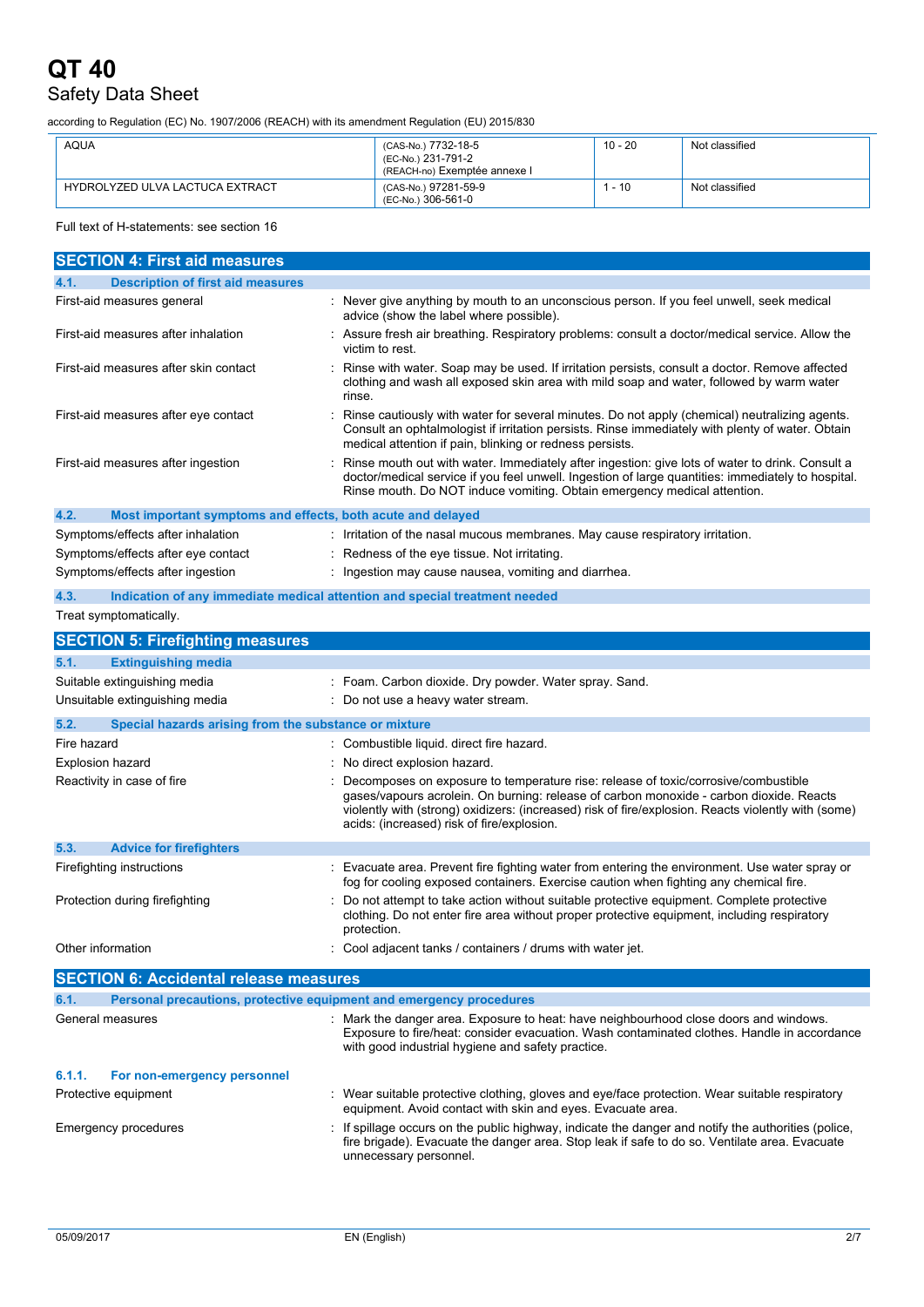## Safety Data Sheet

according to Regulation (EC) No. 1907/2006 (REACH) with its amendment Regulation (EU) 2015/830

| 6.1.2.<br>For emergency responders                                   |                                                                                                                                                                                                                                                                                                                                                                                                                      |
|----------------------------------------------------------------------|----------------------------------------------------------------------------------------------------------------------------------------------------------------------------------------------------------------------------------------------------------------------------------------------------------------------------------------------------------------------------------------------------------------------|
| Protective equipment                                                 | : Wear suitable protective clothing, gloves and eye/face protection. Wear suitable respiratory<br>equipment. Avoid contact with skin and eyes. Equip cleanup crew with proper protection.                                                                                                                                                                                                                            |
| Emergency procedures                                                 | If spillage occurs on the public highway, indicate the danger and notify the authorities (police,<br>fire brigade). Evacuate the danger area. Stop leak if safe to do so. Ventilate area.                                                                                                                                                                                                                            |
| 6.2.<br><b>Environmental precautions</b>                             |                                                                                                                                                                                                                                                                                                                                                                                                                      |
|                                                                      | Prevent entry to sewers and public waters. Avoid release to the environment. Notify authorities if liquid enters sewers or public waters.                                                                                                                                                                                                                                                                            |
| 6.3.<br>Methods and material for containment and cleaning up         |                                                                                                                                                                                                                                                                                                                                                                                                                      |
| For containment                                                      | : Dike for recovery or absorb with appropriate material. Stop leak if safe to do so.                                                                                                                                                                                                                                                                                                                                 |
| Methods for cleaning up                                              | This material and its container must be disposed of in a safe way, and as per local legislation.<br>Notify authorities if product enters sewers or public waters. Take up liquid spill into absorbent<br>material. Clean with detergents. Avoid solvent cleaners. Soak up spills with inert solids, such as<br>clay or diatomaceous earth as soon as possible. Collect spillage. Store away from other<br>materials. |
| Other information                                                    | Comply with local regulations for disposal.                                                                                                                                                                                                                                                                                                                                                                          |
| <b>Reference to other sections</b><br>6.4.                           |                                                                                                                                                                                                                                                                                                                                                                                                                      |
|                                                                      | For further information refer to section 13. See Heading 8. Exposure controls and personal protection.                                                                                                                                                                                                                                                                                                               |
| <b>SECTION 7: Handling and storage</b>                               |                                                                                                                                                                                                                                                                                                                                                                                                                      |
| <b>Precautions for safe handling</b><br>7.1.                         |                                                                                                                                                                                                                                                                                                                                                                                                                      |
| Precautions for safe handling                                        | Ensure good ventilation of the work station. Keep away from sources of ignition - No smoking.<br>Do not eat, drink or smoke when using this product. Wash hands and other exposed areas with<br>mild soap and water before eating, drinking or smoking and when leaving work. Provide good<br>ventilation in process area to prevent formation of vapour.                                                            |
| 7.2.<br>Conditions for safe storage, including any incompatibilities |                                                                                                                                                                                                                                                                                                                                                                                                                      |
| Storage conditions                                                   | : Keep only in original container. Keep container closed when not in use. Store tightly closed in a<br>dry and cool place.                                                                                                                                                                                                                                                                                           |
| Incompatible products                                                | Strong bases. Strong acids.                                                                                                                                                                                                                                                                                                                                                                                          |
| Incompatible materials                                               | Sources of ignition. Direct sunlight.                                                                                                                                                                                                                                                                                                                                                                                |
| Information on mixed storage                                         | Keep away from. Heat sources. Strong bases. OXIDIZING AGENTS. Strong acids.                                                                                                                                                                                                                                                                                                                                          |
| Storage area                                                         | : Store in a well-ventilated place. Store at ambient temperature. Keep out of direct sunlight.                                                                                                                                                                                                                                                                                                                       |
| 7.3.<br><b>Specific end use(s)</b>                                   |                                                                                                                                                                                                                                                                                                                                                                                                                      |
| No additional information quailable                                  |                                                                                                                                                                                                                                                                                                                                                                                                                      |

No additional information available

#### **SECTION 8: Exposure controls/personal protection**

#### **8.1. Control parameters**

No additional information available

#### **8.2. Exposure controls**

#### **Personal protective equipment:**

Gloves. Safety glasses. Protective clothing. Avoid all unnecessary exposure.

#### **Hand protection:**

Wear protective gloves

#### **Eye protection:**

Chemical goggles or safety glasses

#### **Respiratory protection:**

#### Wear appropriate mask

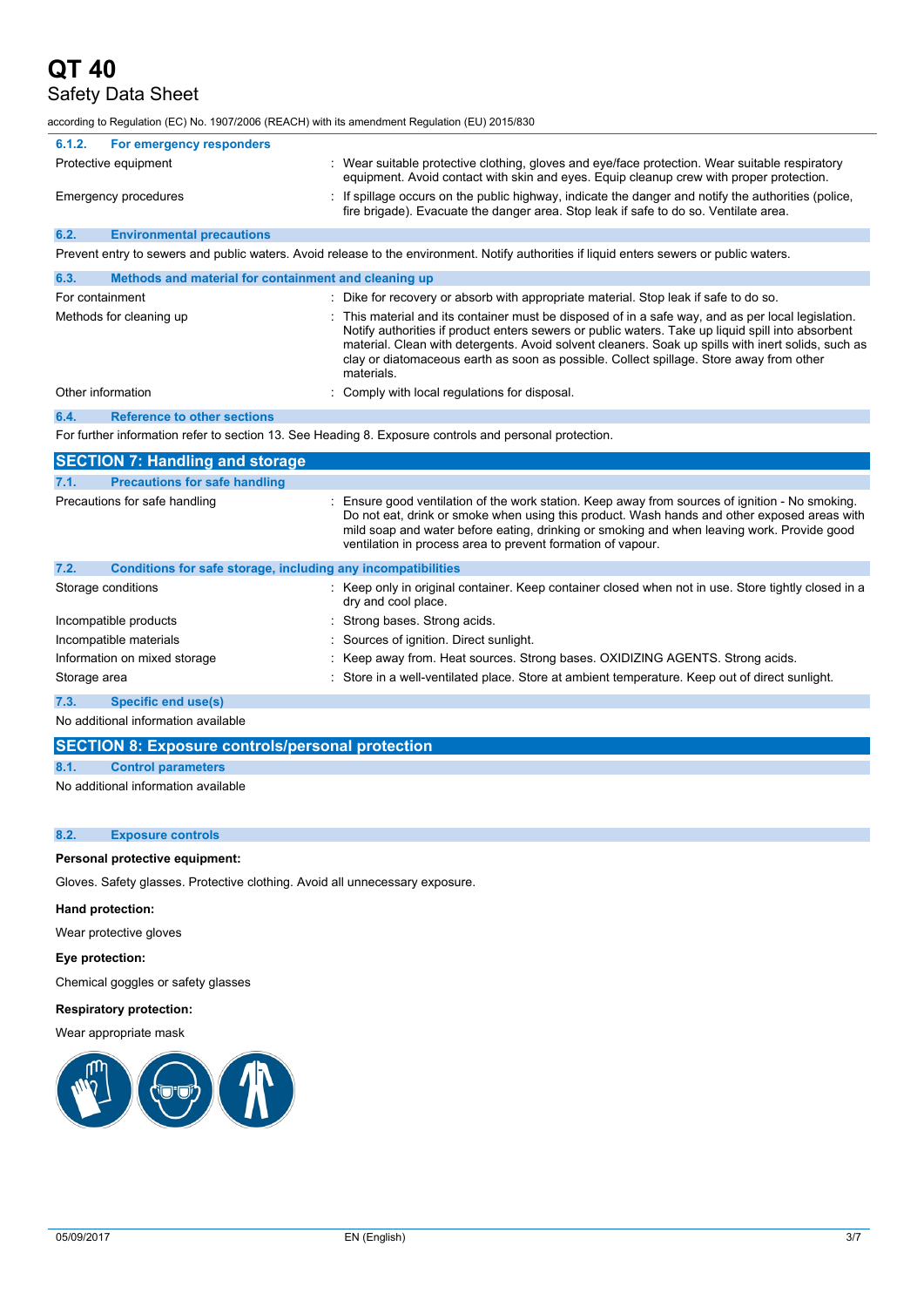## Safety Data Sheet

according to Regulation (EC) No. 1907/2006 (REACH) with its amendment Regulation (EU) 2015/830

#### **Other information:**

Do not eat, drink or smoke during use.

| <b>SECTION 9: Physical and chemical properties</b>            |                                      |
|---------------------------------------------------------------|--------------------------------------|
| 9.1.<br>Information on basic physical and chemical properties |                                      |
| Physical state                                                | : Liquid                             |
| Colour                                                        | : Light yelow to amber.              |
| Odour                                                         | characteristic.                      |
| Odour threshold                                               | No data available                    |
| рH                                                            | $: 4 - 6.5$                          |
| Relative evaporation rate (butylacetate=1)                    | No data available                    |
| Melting point                                                 | No data available                    |
| Freezing point                                                | No data available                    |
| Boiling point                                                 | No data available                    |
| Flash point                                                   | No data available                    |
| Auto-ignition temperature                                     | No data available                    |
| Decomposition temperature                                     | No data available                    |
| Flammability (solid, gas)                                     | No data available                    |
| Vapour pressure                                               | No data available                    |
| Relative vapour density at 20 °C                              | No data available                    |
| Relative density                                              | No data available                    |
| Solubility                                                    | Water: Soluble<br>Ethanol: Insoluble |
| Log Pow                                                       | No data available                    |
| Viscosity, kinematic                                          | No data available                    |
| Viscosity, dynamic                                            | No data available                    |
| <b>Explosive properties</b>                                   | No data available                    |
| Oxidising properties                                          | No data available                    |
| <b>Explosive limits</b>                                       | No data available                    |
| Q <sub>2</sub><br>Other information                           |                                      |

#### **9.2. Other information**

No additional information available

|  |  |  |  |  |  |  |  |  |  |  |  | <b>SECTION 10: Stability and reactivity</b> |  |
|--|--|--|--|--|--|--|--|--|--|--|--|---------------------------------------------|--|
|--|--|--|--|--|--|--|--|--|--|--|--|---------------------------------------------|--|

#### **10.1. Reactivity**

Decomposes on exposure to temperature rise: release of toxic/corrosive/combustible gases/vapours acrolein. On burning: release of carbon monoxide - carbon dioxide. Reacts violently with (strong) oxidizers: (increased) risk of fire/explosion. Reacts violently with (some) acids: (increased) risk of fire/explosion.

| 10.2.            | <b>Chemical stability</b>                                              |                                                                                                                                           |  |
|------------------|------------------------------------------------------------------------|-------------------------------------------------------------------------------------------------------------------------------------------|--|
|                  | Stable under normal conditions.                                        |                                                                                                                                           |  |
| 10.3.            | <b>Possibility of hazardous reactions</b>                              |                                                                                                                                           |  |
| Not established. |                                                                        |                                                                                                                                           |  |
| 10.4.            | <b>Conditions to avoid</b>                                             |                                                                                                                                           |  |
|                  | Extremely high or low temperatures.                                    | Avoid shock and friction. Keep away from heat, hot surfaces, sparks, open flames and other ignition sources. No smoking. Direct sunlight. |  |
| 10.5.            | <b>Incompatible materials</b>                                          |                                                                                                                                           |  |
|                  | Strong acids. Strong bases.                                            |                                                                                                                                           |  |
| 10.6.            | <b>Hazardous decomposition products</b>                                |                                                                                                                                           |  |
|                  | fume. Carbon monoxide. Carbon dioxide.                                 |                                                                                                                                           |  |
|                  | <b>SECTION 11: Toxicological information</b>                           |                                                                                                                                           |  |
| 11.1.            | Information on toxicological effects                                   |                                                                                                                                           |  |
| Acute toxicity   |                                                                        | : Not classified                                                                                                                          |  |
|                  | <b>GLYCERIN (56-81-5)</b>                                              |                                                                                                                                           |  |
| LD50 oral rat    |                                                                        | 27200 mg/kg (Rat; experimental value)                                                                                                     |  |
|                  | > 2.75 mg/l/4h (Rat: experimental value)<br>LC50 inhalation rat (mg/l) |                                                                                                                                           |  |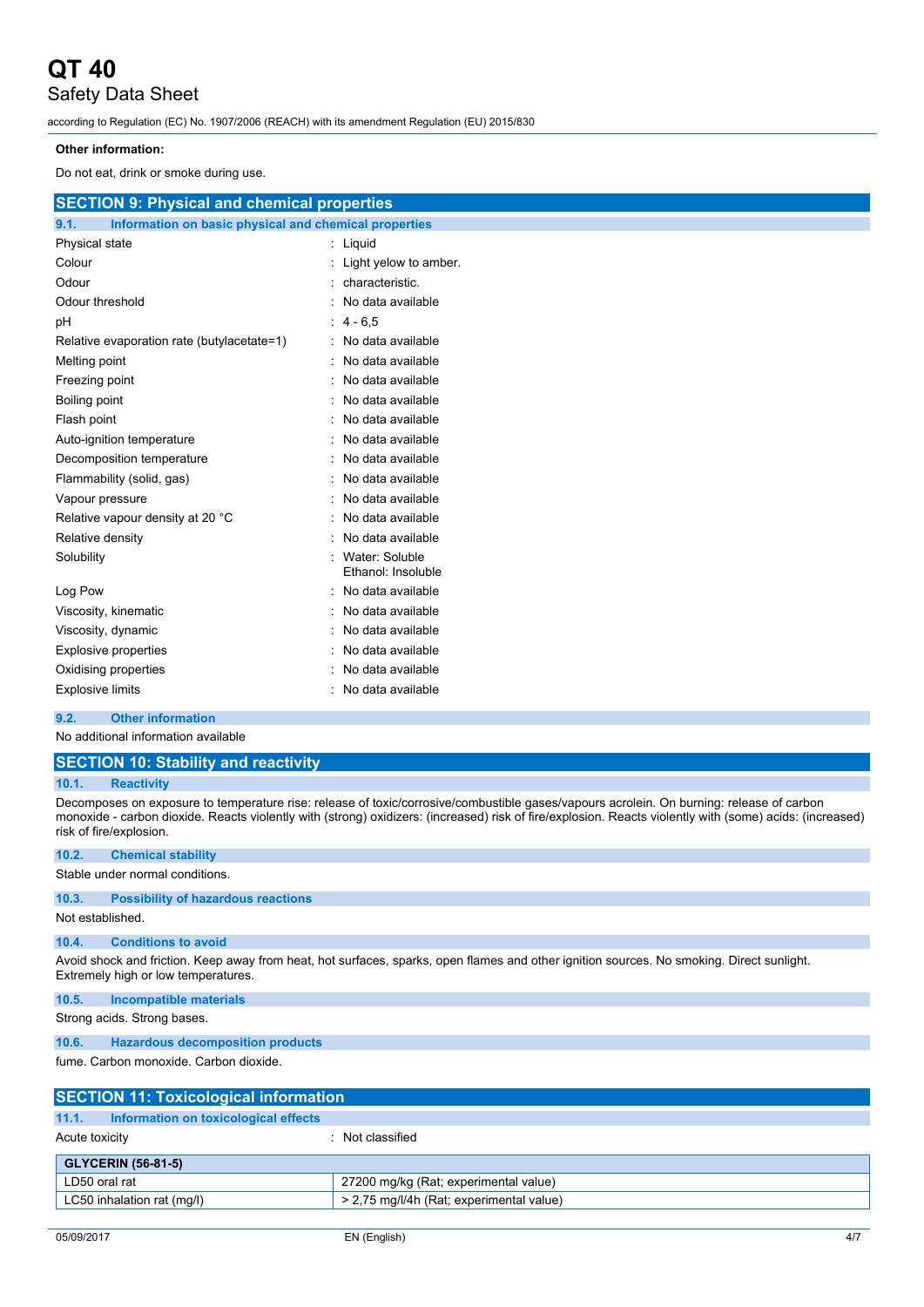# **QT 40** Safety Data Sheet

according to Regulation (EC) No. 1907/2006 (REACH) with its amendment Regulation (EU) 2015/830

| Skin corrosion/irritation                                                      | : Skin irritation (Product tested at 50%) : Very good skin compatibility<br>pH: 4 - 6.5                                                            |
|--------------------------------------------------------------------------------|----------------------------------------------------------------------------------------------------------------------------------------------------|
| Serious eye damage/irritation                                                  | : Eye irritation (product tested 10%): moderately irritating<br>pH: 4 - 6.5                                                                        |
| Respiratory or skin sensitisation<br>Germ cell mutagenicity<br>Carcinogenicity | : Sensitization (product tested at 50%): good skin compatibility<br>: Mutagenicity test (product tested at 50%): not mutagenic<br>: Not classified |
| Reproductive toxicity<br>STOT-single exposure                                  | : Not classified<br>: Not classified                                                                                                               |
| STOT-repeated exposure                                                         | : Not classified                                                                                                                                   |
| Aspiration hazard                                                              | : Not classified                                                                                                                                   |

### **SECTION 12: Ecological information**

#### **12.1. Toxicity**

| <b>GLYCERIN (56-81-5)</b>                 |                                                            |  |  |  |
|-------------------------------------------|------------------------------------------------------------|--|--|--|
| LC50 fish 1                               | 54000 mg/l (96h, SALMO GAIRDNERI/ONCORHYNCHUS MYKISS)      |  |  |  |
| $LC50$ fish $2$                           | > 1000 g/l (96h, PISCES)                                   |  |  |  |
| LC50 other aquatic organisms 1            | $> 1000$ mg/l (96h)                                        |  |  |  |
| EC50 Daphnia 2                            | > 10000 mg/l (24h, DAPHNIA MAGNA, LOCOMOTION)              |  |  |  |
| EC50 other aquatic organisms 1            | > 1000 mg/l (BACTERIA, ACTIVE MUD)                         |  |  |  |
| TLM fish 1                                | > 1000 ppm (96h, PISCES)                                   |  |  |  |
| TLM other aquatic organisms 1             | $> 1000$ ppm (96h)                                         |  |  |  |
| Threshold limit other aquatic organisms 1 | 2900 mg/l (192, MICROCYSTIS AERUGINOSA, TOXICITY TEST)     |  |  |  |
| Threshold limit other aquatic organisms 2 | > 10000 mg/l (16h, PSEUDOMONAS PUTIDA, TOXICITY TEST)      |  |  |  |
| Threshold limit algae 1                   | > 10000 mg/l (168h, SCENEDESMUS QUADRICAUDA, TOXICITY TEST |  |  |  |

#### **12.2. Persistence and degradability**

| <b>GLYCERIN (56-81-5)</b>                          |                                              |  |
|----------------------------------------------------|----------------------------------------------|--|
| Biochemical oxygen demand (BOD)                    | $0.87$ g O <sub>2</sub> /g substance         |  |
| Chemical oxygen demand (COD)                       | 1,16 g $O_2/g$ substance (ISO15705)          |  |
| <b>ThOD</b>                                        | 1,217 g $O_2/g$ substance                    |  |
| BOD (% of ThOD)                                    | 71 % ThOD                                    |  |
| <b>Bioaccumulative potential</b><br>12.3.          |                                              |  |
| <b>GLYCERIN (56-81-5)</b>                          |                                              |  |
| Log Pow                                            | $-1,76 - 2,6$                                |  |
| <b>Mobility in soil</b><br>12.4.                   |                                              |  |
| <b>GLYCERIN (56-81-5)</b>                          |                                              |  |
| Surface tension                                    | $0,063$ N/m (20 $^{\circ}$ C)                |  |
| Ecology - soil                                     | Biodegradability in soil: no data available. |  |
| <b>Results of PBT and vPvB assessment</b><br>12.5. |                                              |  |
| Alo additional information available               |                                              |  |

No additional information available

```
12.6. Other adverse effects
```
Additional information **interest in the environment** : Avoid release to the environment

| <b>SECTION 13: Disposal considerations</b> |                                                                                                                                                                                          |  |  |
|--------------------------------------------|------------------------------------------------------------------------------------------------------------------------------------------------------------------------------------------|--|--|
| <b>Waste treatment methods</b><br>13.1.    |                                                                                                                                                                                          |  |  |
| Regional legislation (waste)               | Disposal must be done according to official regulations.                                                                                                                                 |  |  |
| Product/Packaging disposal recommendations | Dispose in a safe manner in accordance with local/national regulations.                                                                                                                  |  |  |
| Additional information                     | : Take up liquid spill into absorbent material, e.g.: dry sand/earth/vermiculite or kieselguhr. Wash<br>down leftovers with plenty of water. Wash clothing and equipment after handling. |  |  |
| Ecology - waste materials                  | : Remove to an authorized waste treatment plant. Do not discharge into drains or the<br>environment. Avoid release to the environment.                                                   |  |  |

### **SECTION 14: Transport information**

In accordance with ADR / RID / IMDG / IATA / ADN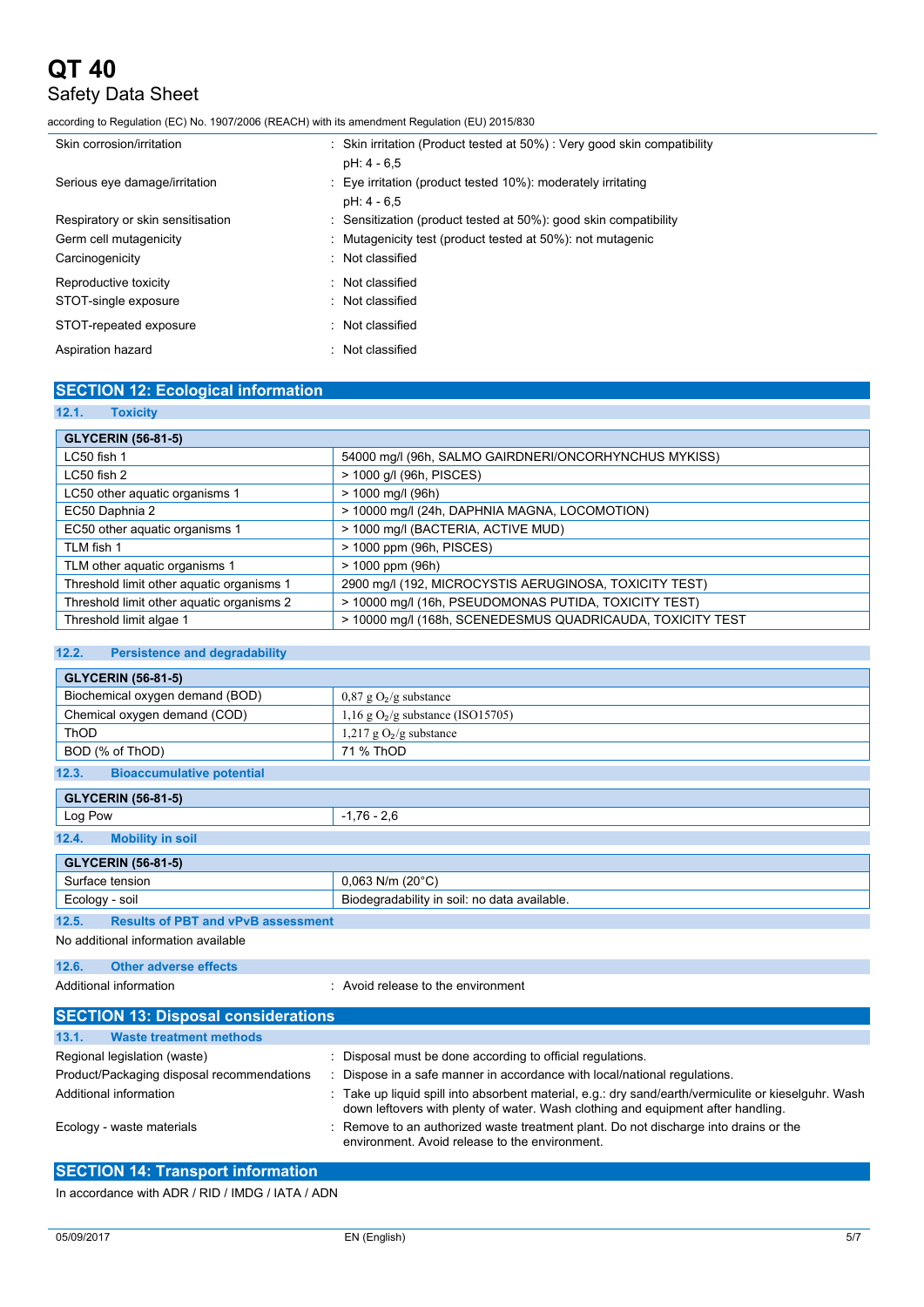## Safety Data Sheet

according to Regulation (EC) No. 1907/2006 (REACH) with its amendment Regulation (EU) 2015/830

| 14.1.<br><b>UN number</b>                    |                                          |
|----------------------------------------------|------------------------------------------|
| UN-No. (ADR)                                 | : Not applicable                         |
| UN-No. (IMDG)                                | : Not applicable                         |
| UN-No. (IATA)                                | : Not applicable                         |
| UN-No. (ADN)                                 | Not applicable<br>÷.                     |
| UN-No. (RID)                                 | : Not applicable                         |
| 14.2.<br><b>UN proper shipping name</b>      |                                          |
| Proper Shipping Name (ADR)                   | : Not applicable                         |
| Proper Shipping Name (IMDG)                  | : Not applicable                         |
| Proper Shipping Name (IATA)                  | : Not applicable                         |
| Proper Shipping Name (ADN)                   | : Not applicable                         |
| Proper Shipping Name (RID)                   | : Not applicable                         |
| 14.3.<br><b>Transport hazard class(es)</b>   |                                          |
| <b>ADR</b>                                   |                                          |
| Transport hazard class(es) (ADR)             | : Not applicable                         |
|                                              |                                          |
| <b>IMDG</b>                                  |                                          |
| Transport hazard class(es) (IMDG)            | : Not applicable                         |
|                                              |                                          |
| <b>IATA</b>                                  |                                          |
| Transport hazard class(es) (IATA)            | : Not applicable                         |
|                                              |                                          |
| <b>ADN</b>                                   |                                          |
| Transport hazard class(es) (ADN)             | : Not applicable                         |
|                                              |                                          |
| <b>RID</b>                                   |                                          |
| Transport hazard class(es) (RID)             | : Not applicable                         |
|                                              |                                          |
| 14.4.<br><b>Packing group</b>                |                                          |
| Packing group (ADR)                          | Not applicable<br>t.                     |
| Packing group (IMDG)                         | Not applicable                           |
| Packing group (IATA)                         | Not applicable                           |
| Packing group (ADN)                          | Not applicable                           |
| Packing group (RID)                          | : Not applicable                         |
| 14.5.<br><b>Environmental hazards</b>        |                                          |
| Dangerous for the environment                | : No                                     |
| Marine pollutant                             | : No                                     |
| Other information                            | : No supplementary information available |
|                                              |                                          |
| 14.6.<br><b>Special precautions for user</b> |                                          |
|                                              |                                          |
| - Overland transport                         |                                          |
|                                              |                                          |
| No data available                            |                                          |
|                                              |                                          |
| - Transport by sea                           |                                          |
| No data available                            |                                          |
| - Air transport                              |                                          |
| No data available                            |                                          |
| - Inland waterway transport                  |                                          |

**- Rail transport**

No data available

**14.7. Transport in bulk according to Annex II of Marpol and the IBC Code**

Not applicable